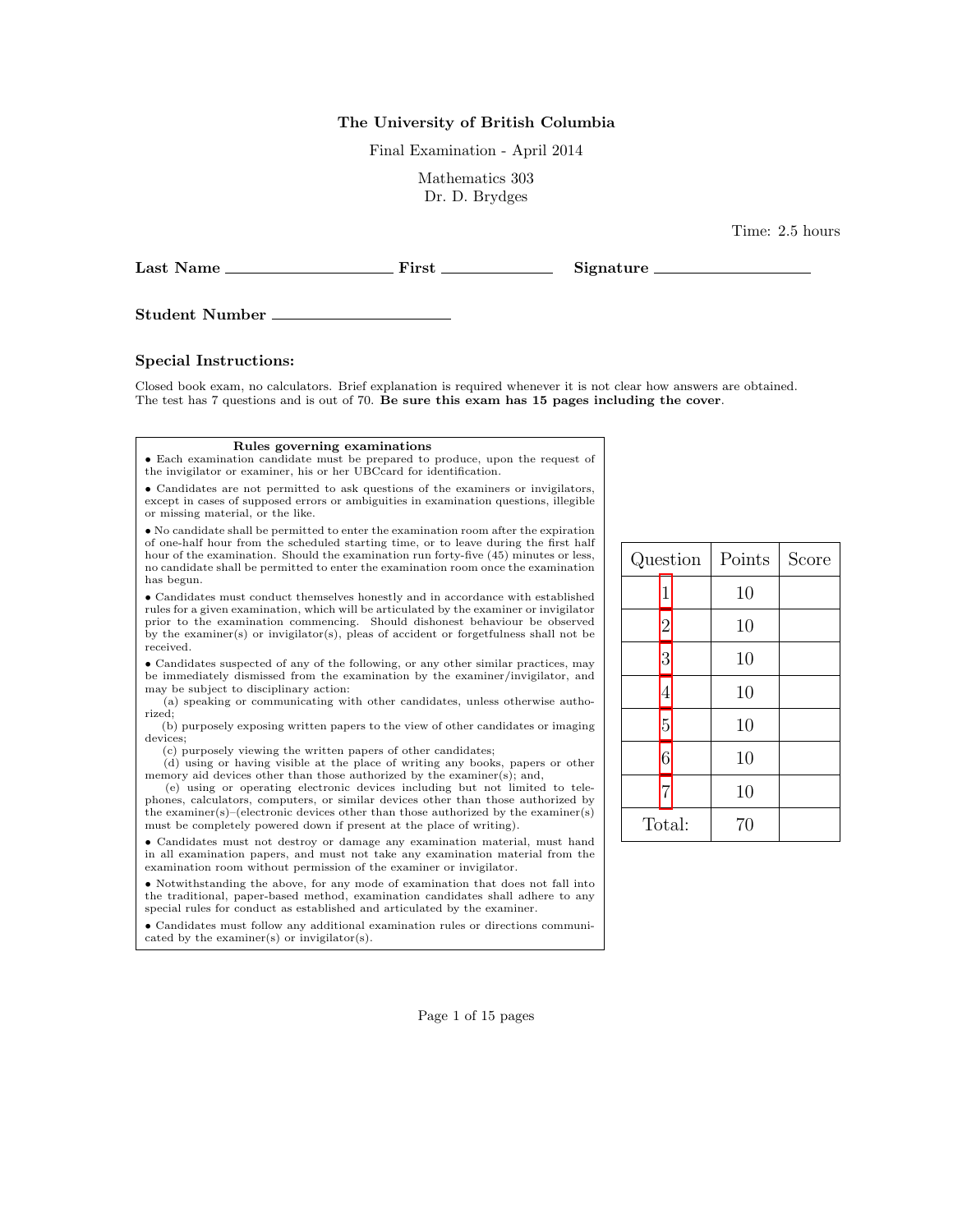<span id="page-1-0"></span>1. Consider the Markov chain  $(X_n, n = 0, 1, ...)$  whose states and transitions of positive probability are indicated by the oriented arrows in the diagram. One arrow has both orientations; the others only permit transitions in one direction.



(a) (2 points) What are the communicating classes?

Solution:  $\{1, 2\}, \{3, 4, 5, 6, 7\}.$ 

(b) (1 point) Which states, if any, have period 2?

Solution:  $\{1,2\}$ 

(c) (1 point) Which states, if any, have period 3?

Solution: None.

(d) (1 point) Which states, if any, are transient?

Solution:  $\{1, 2\}$ .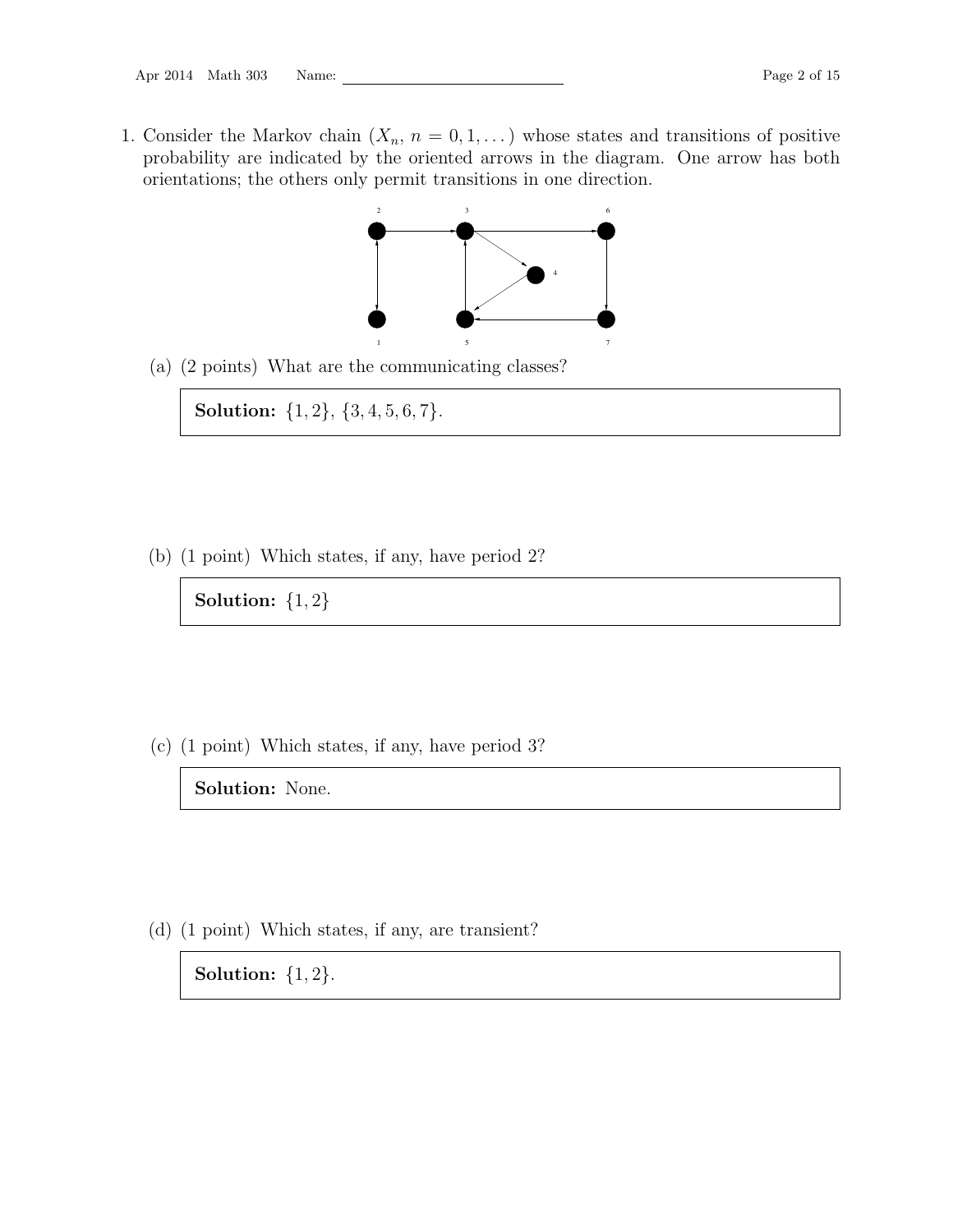Apr 2014 Math 303 Name: Page 3 of 15

<span id="page-2-0"></span>(e) (3 points) What are the hypotheses in the main theorem about when the long term probability  $\lim_{n\to\infty} \mathbb{P}_i(X_n = j)$  exists and does not depend on *i*.

**Solution:** The Markov chain  $(X_n, n = 0, 1, ...)$  is irreducible, aperiodic and positively recurrent.

(f) (1 point) Do the hypotheses you stated in part [\(e\)](#page-2-0) hold for  $(X_n, n = 0, 1, ...)$ ?

Solution: No. Not irreducible.

(g) (1 point) Explain why  $\lim_{n\to\infty} \mathbb{P}_i(X_n = j)$  exists and discuss whether it depends on the initial state i.

Solution: It exists because we can apply the main theorem to the Markov chain restricted to the communicating class  $\{3, 4, 5, 6, 7\}$ . When  $i = 1, 2$  the limit is zero because these states are transient.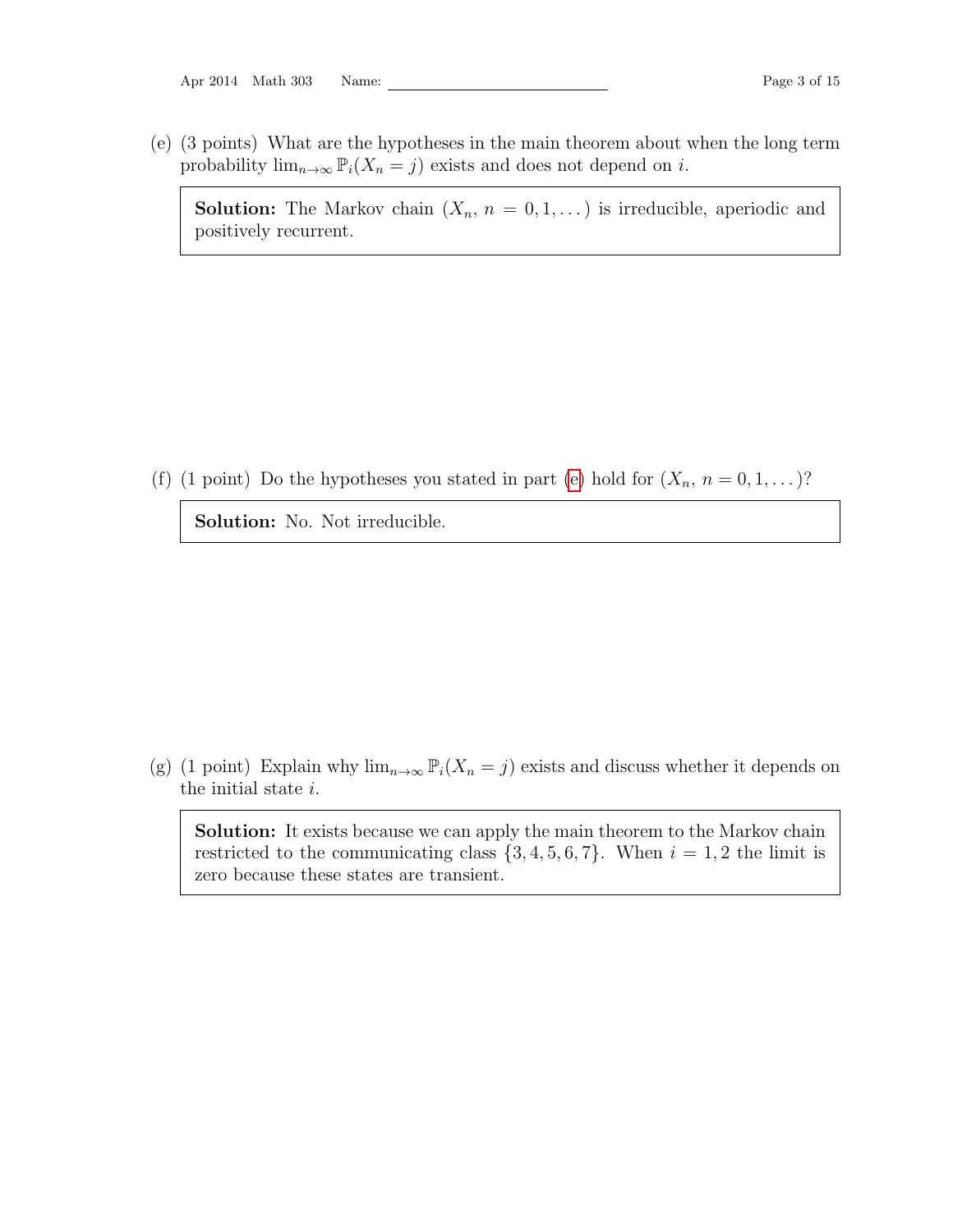- <span id="page-3-0"></span>2. Let  $(X_n, n = 0, 1, ...)$  be a Markov chain with transition matrix  $P_{ij}$ .
	- (a) (2 points) Let  $\pi = (\pi_i)$  be a stationary distribution. What equation expresses the fact that  $\pi$  is stationary?

**Solution:**  $\sum_i \pi_i P_{ij} = \pi_j$  for all states j.

(b) (2 points) Let  $x = (x_i)$  be a probability distribution that satisfies the equations of detailed balance. What are these equations?

**Solution:**  $x_i P_{ij} = x_j P_{ji}$  for all states *i*, *j*.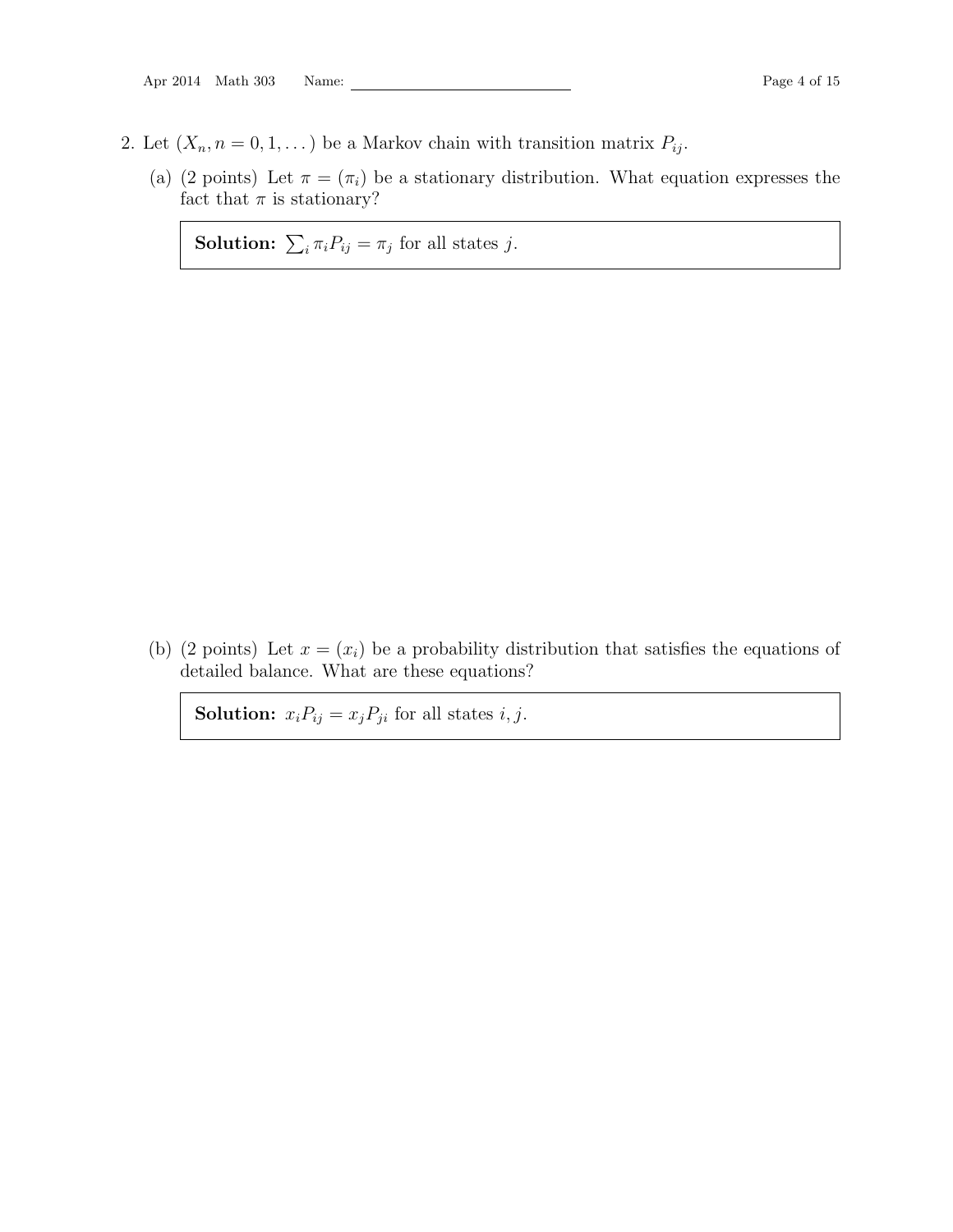Apr 2014 Math 303 Name: Page 5 of 15

(c) (1 point) Prove that a probability distribution  $x = (x_i)$  that solves the equations of detailed balance is stationary.

Solution:  $\sum_i x_i P_{ij} = \sum_i x_j P_{ji} = x_j$ .

(d) (5 points) For the Markov chain with states  $1, 2, \ldots, N$  with transition diagram as shown, find the stationary distribution  $\pi = (\pi_i)$  explicitly.



Solution: The equations of detailed balance in the case of this problem are  $\pi_i \frac{2}{3} = \pi_{i+1} \frac{1}{3}$  $\frac{1}{3}$  for  $i = 1, ..., N - 1$ . This simplifies to  $\pi_{i+1} = 2\pi_i$ . Therefore  $\pi_i = 2^{i-1}\pi_1$ .  $\pi_1$  must be chosen so that  $\pi_1 + 2\pi_1 + \cdots + 2^{N-1}\pi_1 = 1$ . This is the same as  $\pi_1 \frac{1-2^N}{1-2}$  $\frac{-2^N}{1-2}$ . Therefore  $\pi_1 = \frac{1}{2^N}$ .  $\frac{1}{2^N-1}$  and  $\pi_i = \frac{2^{i-1}}{2^N-1}$  $\frac{2^{i-1}}{2^N-1}$ . It is possible but harder to do this problem by solving  $\pi P = \pi$  by looking for a solution of the form  $\pi_i = \lambda^i$  as in gamblers ruin.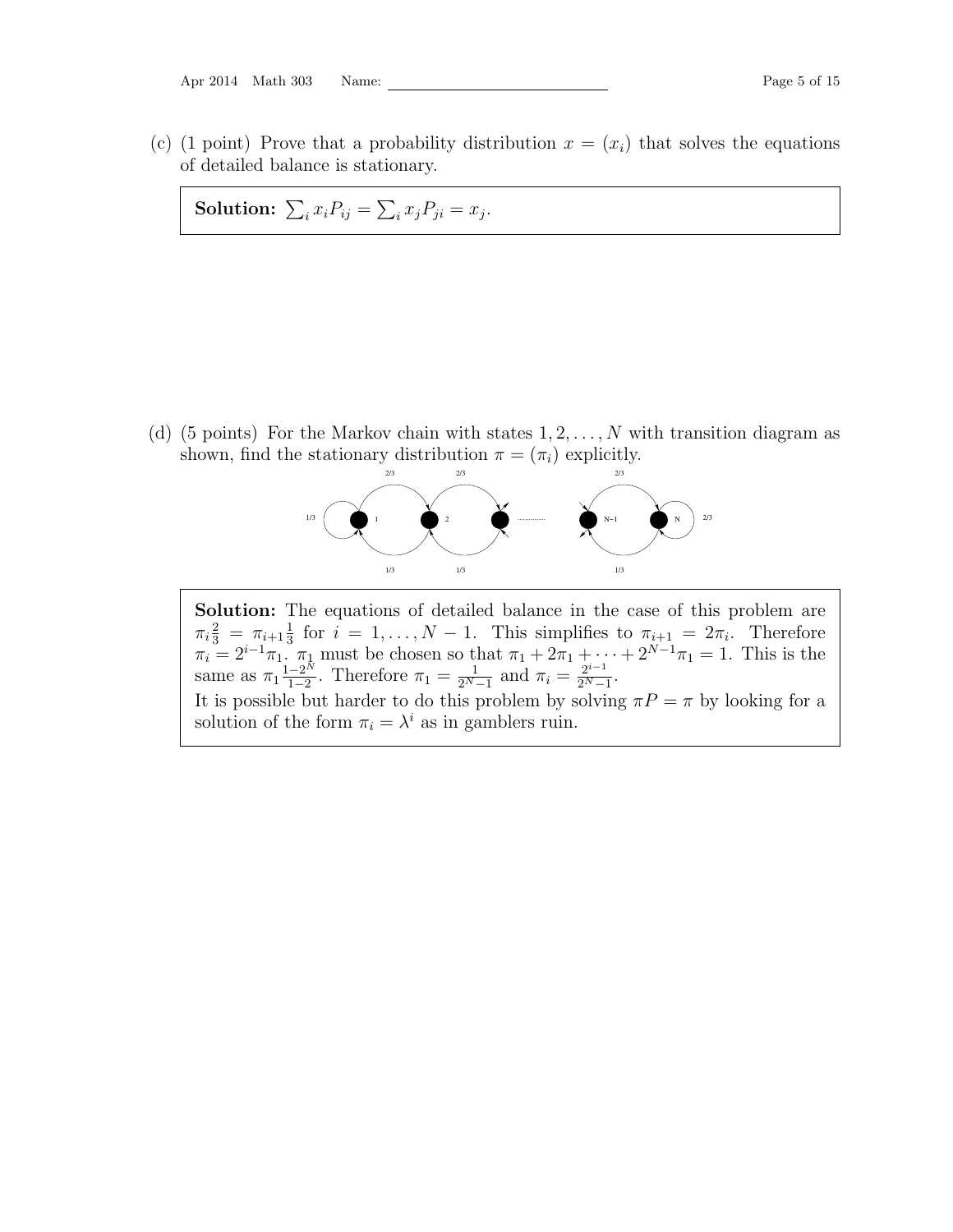Apr 2014 Math 303 Name: Page 6 of 15

- <span id="page-5-0"></span>3. Let  $S_n$  be the position at time n of symmetric simple random walk on Z with  $S_0 = 0$ . Recall that  $S_n = X_1 + \cdots + X_n$  where  $X_1, \ldots, X_n$  are independent steps which have probability  $\frac{1}{2}$  to be 1 and -1. Let  $N^{(99)}$  be the number of visits the random walk makes to the origin up to and including time 99, that is  $N^{(99)} = #\{n = 0, ..., 99 | S_n = 0\}.$ 
	- (a) (1 point) Write  $N^{(99)}$  in terms of the indicator functions  $I_{S_0=0}, I_{S_1=0}, \ldots, I_{S_{99}=0}$ .

<span id="page-5-1"></span>Solution:  $N^{(99)} = \sum_{n=0}^{99} I_{S_n=0}$ .

<span id="page-5-2"></span>(b) (1 point) Express  $\mathbb{E}N^{(99)}$  in terms of  $\mathbb{P}(S_n = 0)$  and show why your answer is correct.

| Solution:                                                                               |                |
|-----------------------------------------------------------------------------------------|----------------|
| 99<br>$\mathbb{E} N^{(99)} \stackrel{\text{(a)}}{=} \mathbb{E} \sum I_{S_n=0}$<br>$n=0$ |                |
| 99<br>99<br>$=\sum \mathbb{E}I_{S_n=0}=\sum \mathbb{P}(S_n=0).$<br>$n=0$<br>$n=0$       | $\overline{2}$ |

(c) (2 points) Find an explicit formula for  $\mathbb{E}e^{ikX_1}$ .

**Solution:** 
$$
\mathbb{E}e^{ikX_1} = e^{ik}\mathbb{P}(X_1 = 1) + e^{-ik}\mathbb{P}(X_1 = -1) = \frac{1}{2}(e^{ik} + e^{-ik}).
$$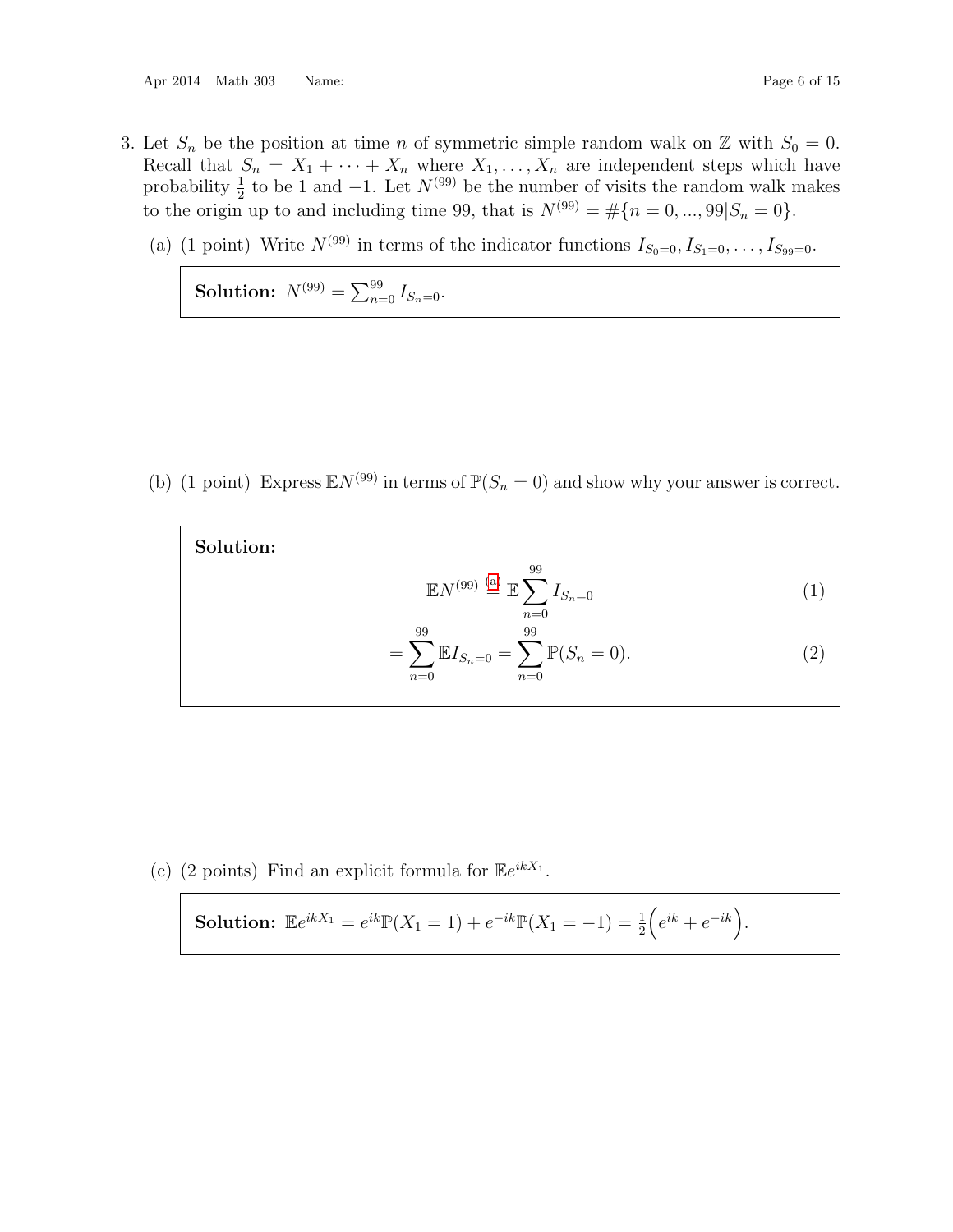<span id="page-6-0"></span>(d) (2 points) Let  $r(k) = \mathbb{E}e^{ikX_1}$ . Express  $\mathbb{E}e^{ikS_n}$  in terms of  $r(k)$ .

Solution:  
\n
$$
\mathbb{E}e^{ikS_n} = \mathbb{E}\Big(e^{ikX_1}\dots e^{ikX_n}\Big) = \mathbb{E}\Big(e^{ikX_1}\Big)\dots \mathbb{E}\Big(e^{ikX_n}\Big) = (r(k))^n.
$$

<span id="page-6-1"></span>(e) (2 points) What is  $\int_{-\pi}^{\pi} e^{ikS_n} dk$  when  $S_n = 0$  and what is it when  $S_n = s$  where s is a nonzero integer? Hint.  $e^{iks} = \cos ks + i \sin ks$ .

**Solution:** For  $k = 0$ ,  $\int_{-\pi}^{\pi} e^{ikS_n} dk = \int_{-\pi}^{\pi} 1 dk = 2\pi$ . For  $S_n = s$  it is zero:  $\int_{-\pi}^{\pi} e^{iks} dk = \frac{1}{s}$  $\frac{1}{s} \left[ \sin(ks) - i \cos(ks) \right]_{k=0}^{k=\pi}$  $k=-\pi$  = 0 because  $\sin s\pi = \sin s(-\pi)$  and likewise cos.

(f) (2 points) Show that  $\mathbb{E}N^{(99)} = \frac{1}{25}$  $rac{1}{2\pi}$   $\int_{-\pi}^{\pi}$  $1-r^{100}$  $\frac{-r^{100}}{1-r}$  dk where  $r = r(k)$  and  $r(k)$  was defined in part [\(d\)](#page-6-0).

| Solution: |                                                                                                                                                                                              |
|-----------|----------------------------------------------------------------------------------------------------------------------------------------------------------------------------------------------|
|           | $\mathbb{E}N^{(99)} \stackrel{\text{(b)}}{=} \sum_{n=0}^{33} \mathbb{E}I_{S_n=0} \stackrel{\text{(e)}}{=} \sum_{n=0}^{33} \mathbb{E}\Big(\frac{1}{2\pi} \int_{-\pi}^{\pi} e^{ikS_n} dk\Big)$ |
|           | $= \sum_{n=0}^{99} \frac{1}{2\pi} \int_{-\pi}^{\pi} \mathbb{E} \left( e^{ikS_n} \right) dk \stackrel{\text{(d)}}{=} \sum_{n=0}^{99} \frac{1}{2\pi} \int_{-\pi}^{\pi} r^n dk$                 |
|           | $= \frac{1}{2\pi} \int_{-\pi}^{\pi} \sum_{n=0}^{99} r^n dk = \frac{1}{2\pi} \int_{-\pi}^{\pi} \frac{1 - r^{100}}{1 - r} dk$                                                                  |
|           |                                                                                                                                                                                              |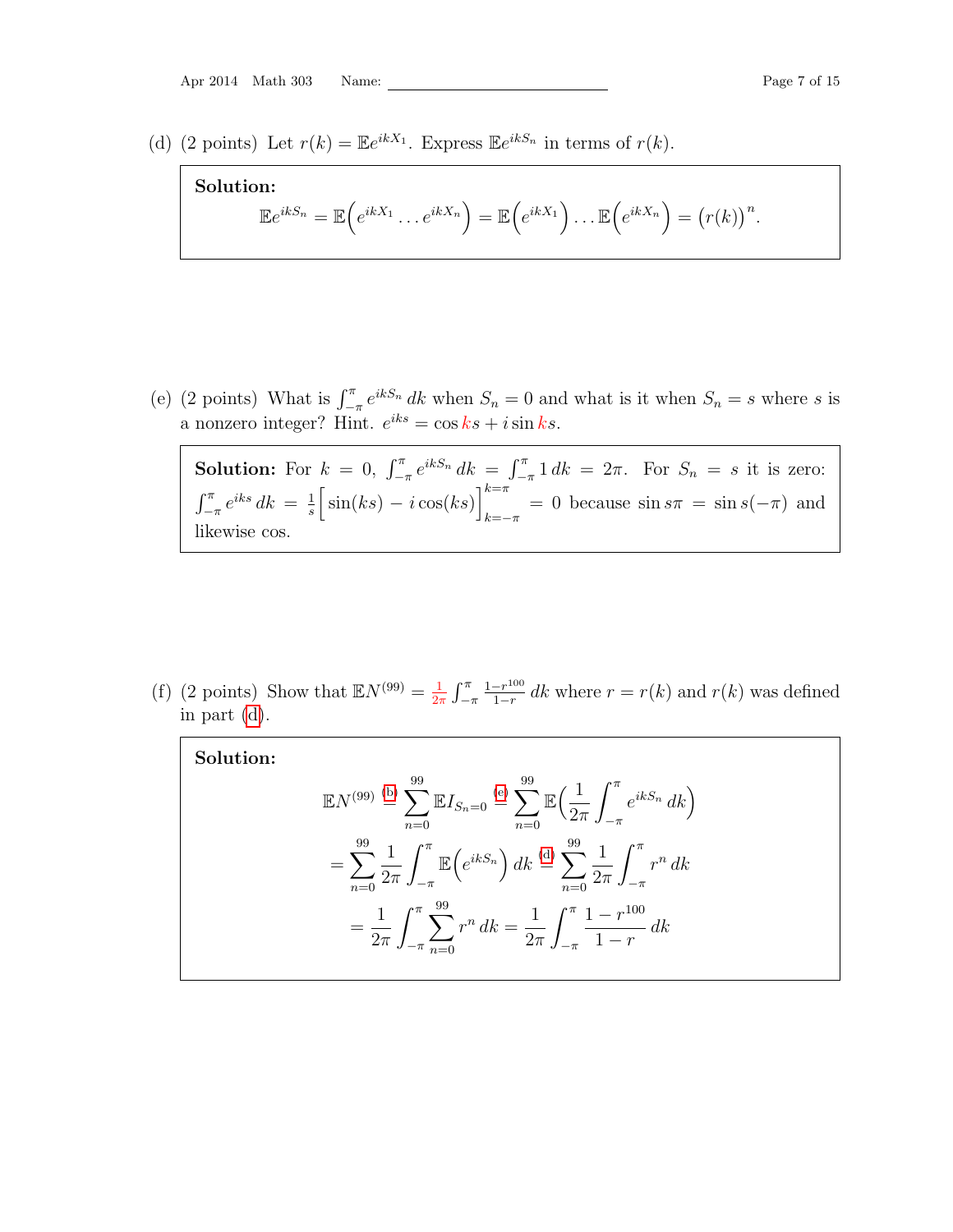- <span id="page-7-0"></span>4. A computer virus spreads by forcing an infected computer to transmit copies of the virus to other computers. Let  $X_n$  be the number of infected computers at time n. Assume that  $X_0 = 1$  and that  $(X_n, n = 0, 1, ...)$  is a branching process where each infected computer independently infects a random number  $Z$  of other computers. The distribution for  $Z$  is given by  $\mathbb{P}(Z = n) = p^{n}(1-p)$  where  $n = 0, 1, \ldots$ , and p is a parameter between 0 and 1. Notice that  $\sum_{n=0}^{\infty} (1-p)p^n = (1-p)\sum_{n=0}^{\infty} p^n = (1-p)\frac{1}{1-p}$  $\frac{1}{1-p} = 1.$ 
	- (a) (4 points) Give the definition of the generating function  $G_1(s)$  of  $X_1$ , which is an infinite sum in powers of s, and write out the first three terms in this sum.

<span id="page-7-1"></span>Solution:  $G_1(s) = \sum_{x=0}^{\infty} s^x \mathbb{P}(X_1 = x) = (1-p) + (1-p)ps + (1-p)(ps)^2 + \dots$ 

<span id="page-7-2"></span>(b) (2 points) Simplify your answer in part [\(a\)](#page-7-1). The sum can be evaluated.

Solution: 
$$
G_1(s) = (1-p)\left(1+ps+(ps)^2+\dots\right) = (1-p)\frac{1}{1-ps}
$$
 for  $ps < 1$ .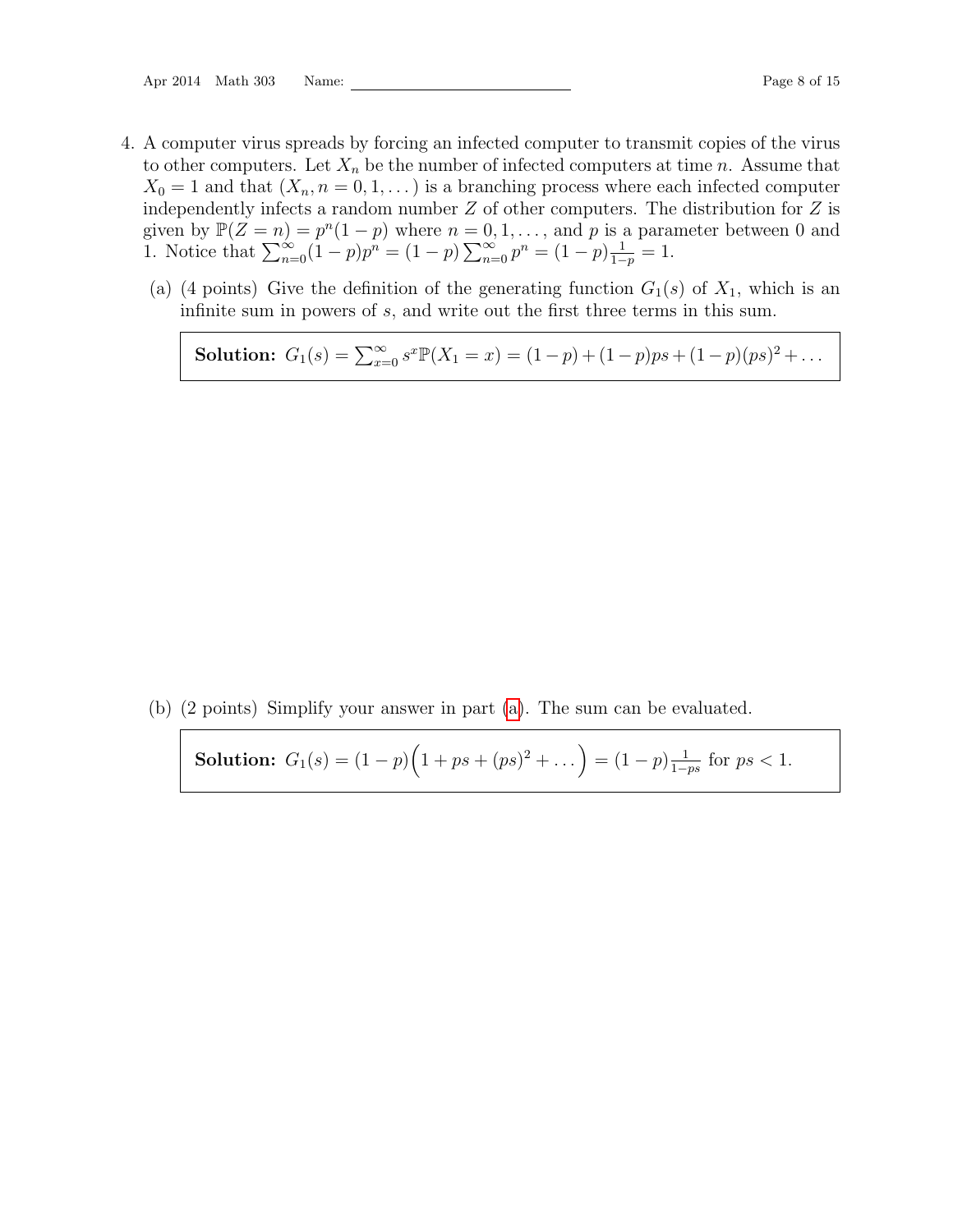Apr 2014 Math 303 Name: Page 9 of 15

(c) (4 points) Find the probability as a function of  $p$ , that the virus goes extinct. If you could not do earlier parts explain how to find the extinction probability.

**Solution:** Must find smallest nonnegative solution  $\eta$  to  $G_1(s) = s$ . From part [\(b\)](#page-7-2),  $(1-p)\frac{1}{1-ps} = s$ ,  $ps^2 - s + 1 - p = 0$ ,  $s = 1$ ,  $\frac{1-p}{p}$  $\frac{-p}{p}$  so  $\eta = \min(1, \frac{1-p}{p})$  $\frac{-p}{p}$ ).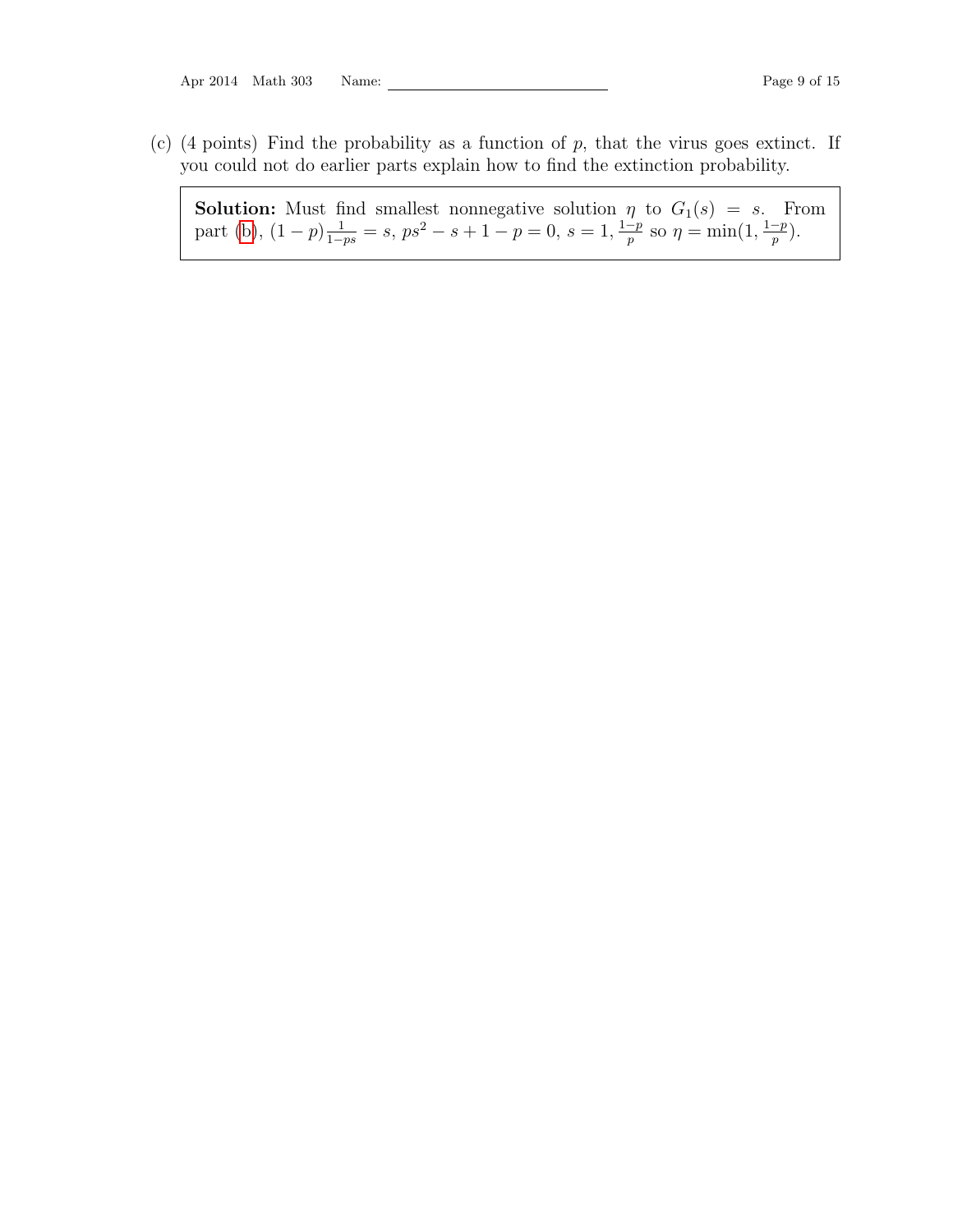- <span id="page-9-0"></span>5. Let  $Q_{ij}$  be the transition matrix for simple random walk on  $\mathbb Z$  which steps to the right with probability  $\frac{2}{3}$  and to the left with probability  $\frac{1}{3}$ . Recall that the Metropolis-Hastings algorithm creates a Markov chain  $(X_n)$  on some subset of  $\mathbb Z$  by proposing a transition from *i* to *j* with probability  $Q_{ij}$  and accepting the proposal if  $\frac{b_j Q_{ji}}{b_i Q_{ij}} \geq U$  where U is distributed uniformly in [0, 1]. Let  $P_{ij}$  be the transition matrix for  $(X_n)$ .
	- (a) (3 points) What is the simplest choice of  $b = (b_i)_{i \in \mathbb{Z}}$  so that  $(X_n)$  has long term probabilities

$$
\pi_i = \frac{1}{L}
$$

<span id="page-9-1"></span>for  $i = 1, 2, \ldots, L$  and is zero for all other states i? You do not have to justify your answer in this part.

**Solution:** You can choose  $b_i = C\pi_i$  where C is any constant, so the simple choice is  $b_i = 1$  for  $i = 1, ..., L$  and otherwise  $b_i = 0$ . (The fact that you can use any C is the reason why this algorithm works well on problems where the state space is huge).

(b) (2 points) With the choice you made in part [\(a\)](#page-9-1) what is  $\lim_{n\to\infty} \frac{1}{n}$  $\frac{1}{n}\sum_{j=1}^n X_j^2$  when  $L = 3$ ? What theorem is being used to obtain your answer?

**Solution:** By the ergodic theorem proved in homework with  $f(i) = i^2$ ,  $\lim_{n\to\infty}$ 1 n  $\sum_{n=1}^{\infty}$  $j=1$  $X_j^2 = \lim_{n \to \infty}$ 1  $\overline{n}$  $\sum_{n=1}^{\infty}$  $j=1$  $f(X_j)$  $=$   $\sum$ i  $\pi_i f(i) = \frac{1}{3}$  $1^2 + \frac{1}{2}$ 3  $2^2 + \frac{1}{2}$ 3  $3^2 = \frac{14}{3}$ 3 .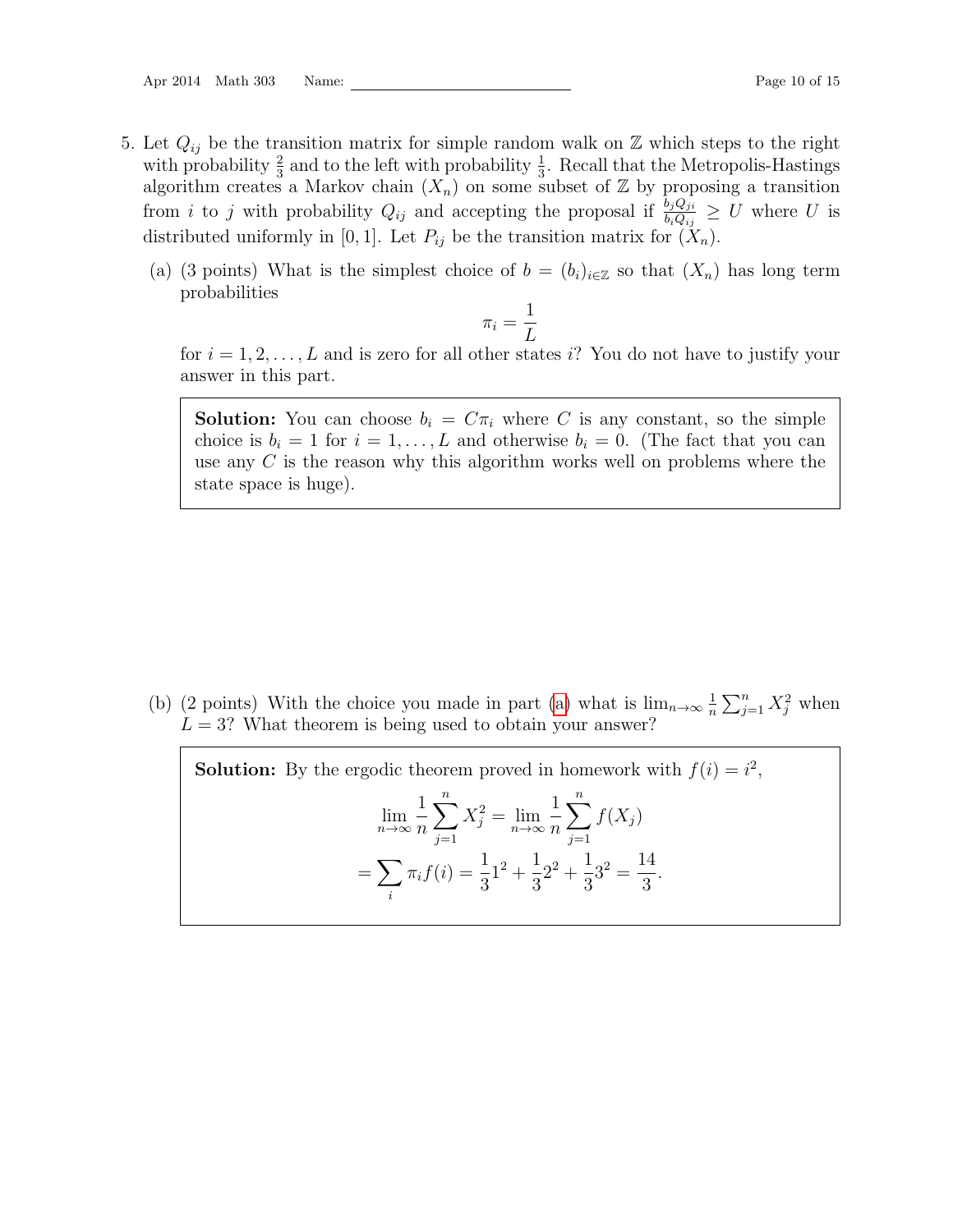|  | Apr 2014 | Math 303 |  | $\mathop{\mathrm{Name}}$ |
|--|----------|----------|--|--------------------------|
|--|----------|----------|--|--------------------------|

(c) (2 points) With the choice you made in part [\(a\)](#page-9-1) find  $b_1P_{12}$  explicitly.

**Solution:** 
$$
b_1 Q_{12} \left( \frac{b_2 Q_{21}}{b_1 Q_{12}} \wedge 1 \right) = \frac{2}{3} \left( \frac{\frac{1}{3}}{\frac{2}{3}} \wedge 1 \right) = \frac{1}{3}
$$

(d) (2 points) With the choice you made in part [\(a\)](#page-9-1) find  $b_2P_{21}$  explicitly

Solution:  $b_2Q_{21}\Big(\frac{b_1Q_{12}}{b_2Q_{21}}\Big)$  $\frac{b_1 Q_{12}}{b_2 Q_{21}} \wedge 1 = \frac{1}{3}$  $\frac{1}{3} \left( \frac{\frac{2}{3}}{\frac{1}{3}} \wedge 1 \right) = \frac{1}{3}$ 3

(e) (1 point) With the choice you made in part [\(a\)](#page-9-1) find  $P_{22}$  explicitly. Assume  $L > 2$ .

**Solution:**  $P_{23} = Q_{23} \left( \frac{b_3 Q_{32}}{b_2 Q_{32}} \right)$  $\left(\frac{b_3 Q_{32}}{b_2 Q_{23}} \wedge 1 \right) = \frac{2}{3}$  $\frac{2}{3} \left( \frac{\frac{1}{3}}{\frac{2}{3}} \wedge 1 \right) = \frac{1}{3}$  $\frac{1}{3}$  and  $P_{21} = \frac{1}{3}$  $\frac{1}{3}$  so  $P_{22} = \frac{1}{3}$  $\frac{1}{3}$  so that the row of the probability transition matrix sums to one.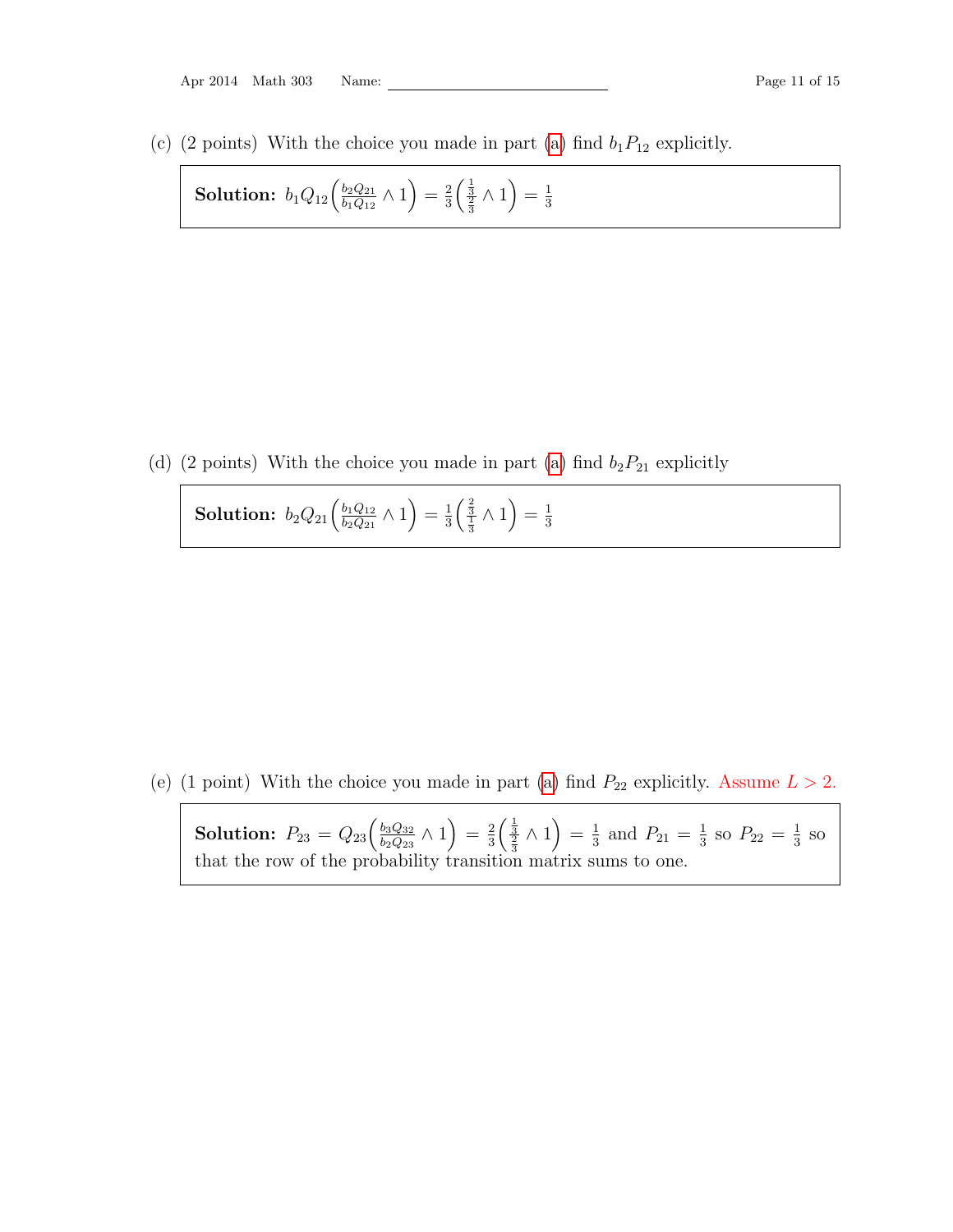<span id="page-11-0"></span>6. (a) (4 points) A Poisson process  $(N(t), t \geq 0)$  of rate  $\lambda$  is a counting process defined by three properties. What are they? Write them out in detail if you can.

# Solution:

- 1.  $N(0) = 0$ .
- 2. For  $s_1 < s_2 \le t_1 < t_2$ ,  $N(t_2) N(t_1)$  is independent of  $N(s_2) N(s_1)$ .
- 3. For  $s, t \geq 0$ ,  $\mathbb{P}(N(s+t) N(s) = n) = \frac{(\lambda t)^n}{n!}$  $\frac{(t)^n}{n!}e^{-\lambda t}$ .

- (b) Local telephone calls arrive at a fundraiser according to a Poisson process with rate  $\frac{18}{10}$  per minute. Long distance telephone calls arrive according to an independent Poisson process with rate  $\frac{2}{10}$  per minute. In the following parts try to give answers in simple forms like  $e^{-2} \times \left(\frac{6}{10}\right)^6$  instead of sums and integrals.
	- i. (2 points) What is the probability that no long distance call arrives between 2pm and 2 : 05pm.

Solution:  $\mathbb{P}(N_L(5) = 0) = e^{-2/10 \times 5} = e^{-1}.$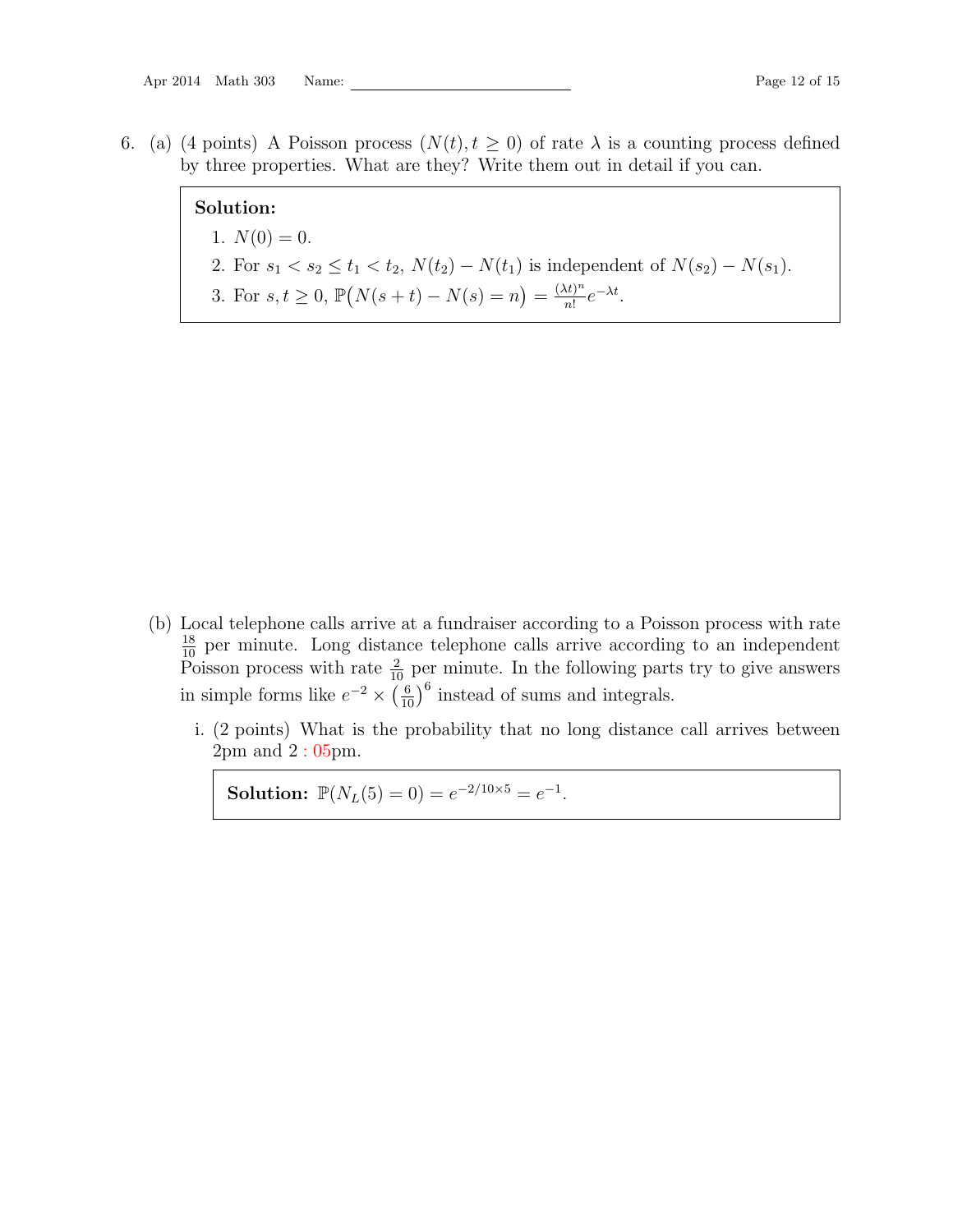| Math 303 | Apr 2014 |  |  | Nan |
|----------|----------|--|--|-----|
|----------|----------|--|--|-----|

ii. (1 point) What is the probability that at least two calls arrive between 3pm and 3 : 03pm.

Solution: The sum of the two independent Poisson processes is a Poisson process  $(N(t))$  with rate  $\frac{18}{10} + \frac{2}{10} = 2$  calls per minute.  $\mathbb{P}(N(2) \geq 2) =$ 1 –  $\mathbb{P}(N(2) = 0) - \mathbb{P}(N(2) = 1) = 1 - e^{-2 \times 3} - \frac{6}{1!}e^{-2 \times 3} = 1 - 7e^{-6}.$ 

iii. (2 points) If there are 5 calls in a five minute period, what is the probability that the first of these calls is in the first minute?

Solution: Easiest to calculate probability that the first call is not within the first minute. Recall that conditional on  $N(5) = 5$  the times are uniform so we want the probability that all five calls are in the time interval [1, 5] which is  $(\frac{4}{5})$  $\frac{4}{5}$ <sup>5</sup>. Therefore the answer is  $1 - \left(\frac{4}{5}\right)$  $(\frac{4}{5})^5$ .

Alternative solution: rewrite the event that the first call is in the first minute as  $\{N(1) \geq 1\}$ . Then

$$
\mathbb{P}\left(N(1) \ge 1 | N(5) = 5\right) = 1 - \mathbb{P}\left(N(1) = 0 | N(5) = 5\right)
$$
  
=  $1 - \frac{\mathbb{P}\left(N(1) = 0, N(5) = 5\right)}{\mathbb{P}\left(N(5) = 5\right)} = 1 - \frac{\mathbb{P}\left(N(1) = 0, N(5) - N(1) = 5\right)}{\mathbb{P}\left(N(5) = 5\right)}$   
=  $1 - \frac{\mathbb{P}\left(N(1) = 0\right)\mathbb{P}\left(N(5) - N(1) = 5\right)}{\mathbb{P}\left(N(5) = 5\right)}$   
=  $1 - \frac{\mathbb{P}\left(N(1) = 0\right)\mathbb{P}\left(N(4) = 5\right)}{\mathbb{P}\left(N(5) = 5\right)}$   
=  $1 - \frac{e^{-2} \frac{8^5}{5!} e^{-8}}{\frac{10^5}{5!} e^{-10}} = 1 - \left(\frac{4}{5}\right)^5$ .

## iv. (1 point) What is the probability that the first two calls are long distance.

Solution: The probability law of the local and long distance process is equivalent to independently randomly classifying the calls of the total process as "long distance" with probability  $\frac{\frac{18}{10}}{\frac{18}{10} + \frac{2}{10}} = \frac{9}{10}$  and "local" with probability  $\frac{1}{10}$ . Therefore the probability that the first two calls are long distance is  $\frac{1}{10} \times \frac{1}{10}$ .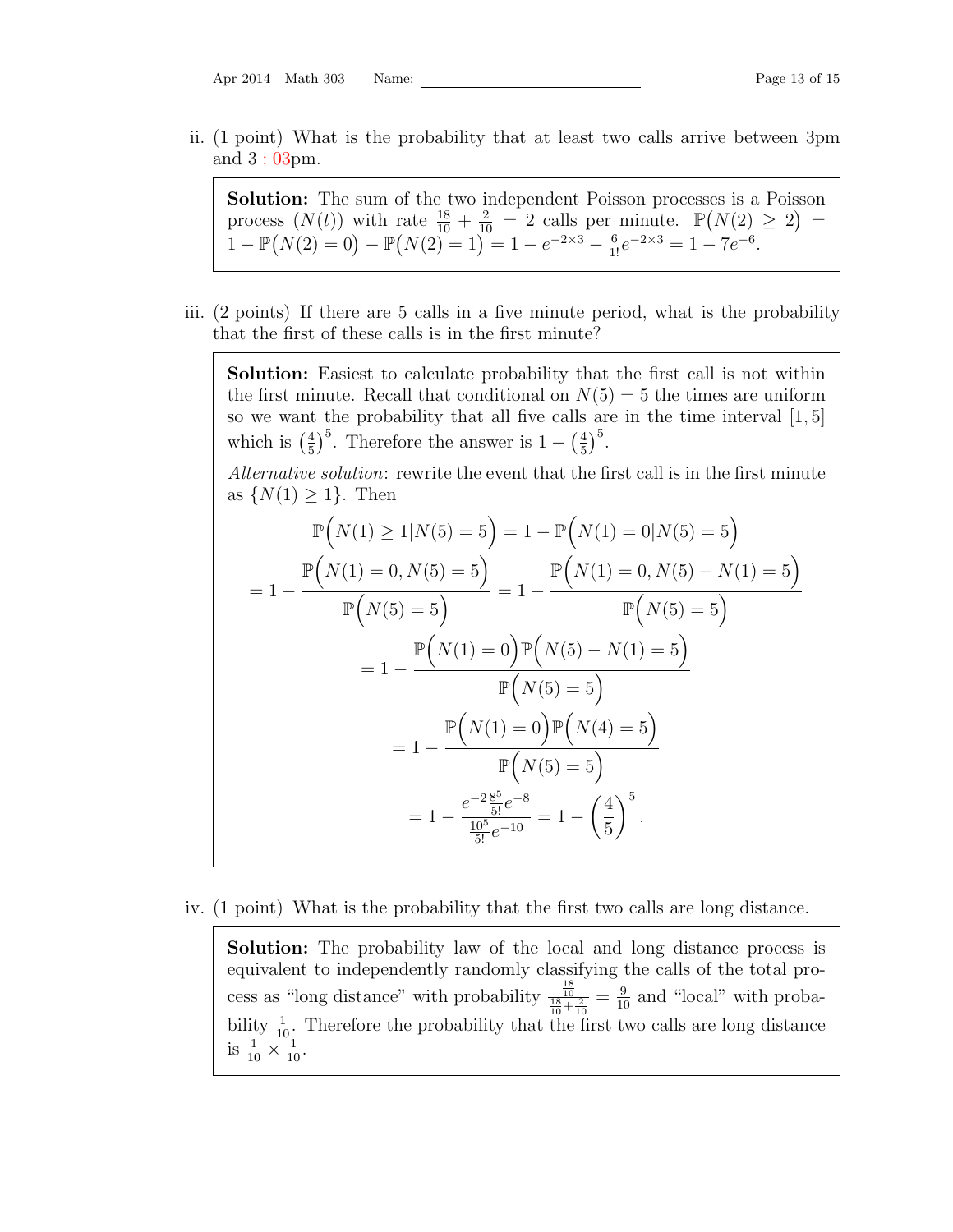- <span id="page-13-0"></span>7. A small barbershop, operated by a single barber, has room for at most two customers including the one the barber is working on. Customers arrive according to a Poisson process of rate three per hour, but only enter if the shop is empty or has one customer, otherwise they go away. The barber takes an independent exponential random time with mean  $\frac{1}{4}$  hour to cut the hair of each customer. Let  $X(t)$  be the number of customers in the barber's shop. The possible values of  $X(t)$  are 0, 1, 2. Let  $P(t) = (P_{ij}(t))$  be the probability transition function for this birth/death process.
	- (a) (3 points) How is  $P_{ij}(t)$  defined in terms of a conditional probability of  $X(t)$ ?

Solution:  $P_{ij}(t) = \mathbb{P}\Big(X(t) = j | X(0) = i\Big)$ .

<span id="page-13-1"></span>(b) (4 points) Find the derivative  $P'(0)$  of  $P(t)$  at  $t = 0$  as an explicit  $3 \times 3$  matrix, or equivalently, find  $v_i$  and  $q_{ij}$  for  $i = 1, 2, 3$  and  $j \neq i$ .

|                                                          |  |  |  | <b>'ution:</b> $P'(0) = \begin{bmatrix} -v_1 & 3 & 0 \\ 4 & -v_2 & 3 \\ 0 & 4 & -v_3 \end{bmatrix}$ where $v_1, v_2, v_3$ are such that the row-<br>that is $v_1 = 3$ and $v_2 = 3$ |  |
|----------------------------------------------------------|--|--|--|-------------------------------------------------------------------------------------------------------------------------------------------------------------------------------------|--|
| sum to zero, that is $v_1 = 3$ , $v_2 = 7$ , $v_3 = 4$ . |  |  |  |                                                                                                                                                                                     |  |